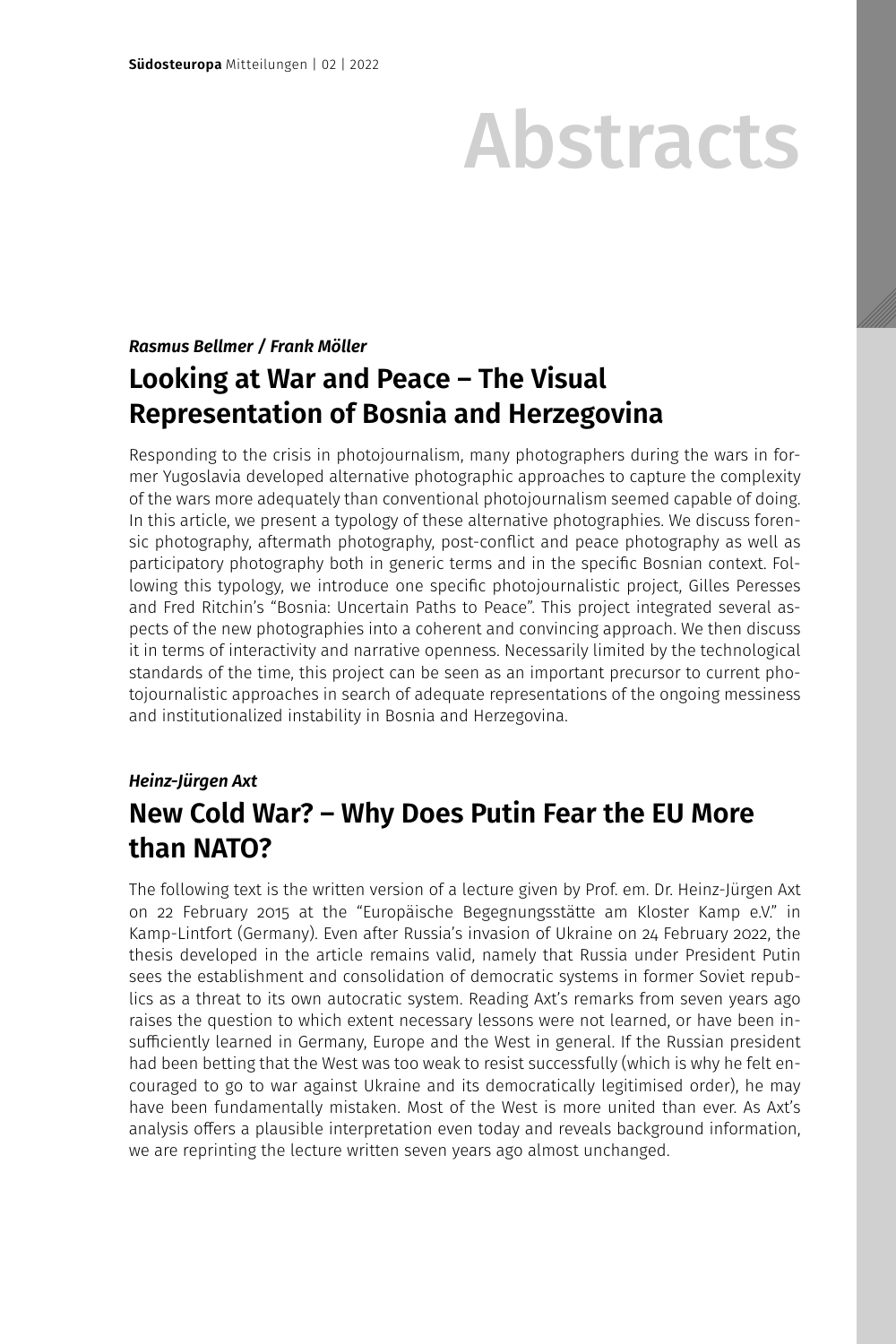#### *Yannis Maniatis*

## **European Energy Security and Greece's Key Role**

The energy transition period towards 2030 will need six times the current amount of critical minerals, a fourfold increase of investment in clean energy, and a big effort to make the market independent from Russian natural gas and China's renewables and critical materials. The necessity of huge investments in green energy requires a new global agreement among the big multilateral financial organizations. The EU will need to learn from the current energy crisis to avoid making the same mistakes in the future. Mainly, the EU needs to understand the huge importance of natural gas as the only transition fuel towards a carbon neutral 2050. Hence, it has to adopt a new energy doctrine, based on three equivalent pillars: green transition + energy safety + avoidance of energy poverty.

Greece has rich natural gas deposits, the value of which may be more than 250 billion euros. At the same time, Greece can become an important European energy hub, thanks to pipelines such as TAP, EastMed, LNG FSRU in Alexandroupolis and others. This infrastructure, together with the natural gas deposits of the Ionian Sea and Southern Crete may constitute the basis for its new energy role in supporting a revised European Energy Doctrine.

#### *Charalampos Karpouchtsis*

# **German Foreign Policy of Reconciliation and Greek Martyr Communities – An Overview for the Period 2014–2019**

This contribution examines German reconciliation policy towards Greece in the period 2014–2019. The conceptual approach is based on a political science perspective, including relevant literature from the emerging academic field of reconciliation research. A short overview of the last 70 years is provided, highlighting the shift of gear towards a German foreign policy of reconciliation. Symbolic gestures such as commemoration and wreath-laying ceremonies, but also pragmatic approaches are discussed. The focus is not only on the German policy of reconciliation, but also on Greek martyr towns and villages that are supposed to be the recipients of these reconciliation efforts. This contribution seeks to illustrate the chances and limits of German symbolic gestures regarding a bilateral reconciliation process. The inquiry examines a long-failing and contradictory process. This process depends on the attention and commitment of different actors from both countries and represents a node to the nature of their bilateral relations.

### *Anne Pirwitz*

# **From Sponsorship to Partnership – Developments and Current Status of Romanian-French Town Twinning**

In the late 1980s, numerous Western European communes "adopted" Romanian villages to protect them from Ceauşescu's village systematization program. Around 2,000 French villages took part in this project initiated by the organization Opération Villages Roumains. Some of these sponsorships subsequently developed into town twinnings. Today, Romania and France are linked by around 200 local partnerships. This article first looks at the history of its origins and its importance for the local political and civil integration of Romania into the EU. Then, the Romanian-French town twinning is compared with the Romani